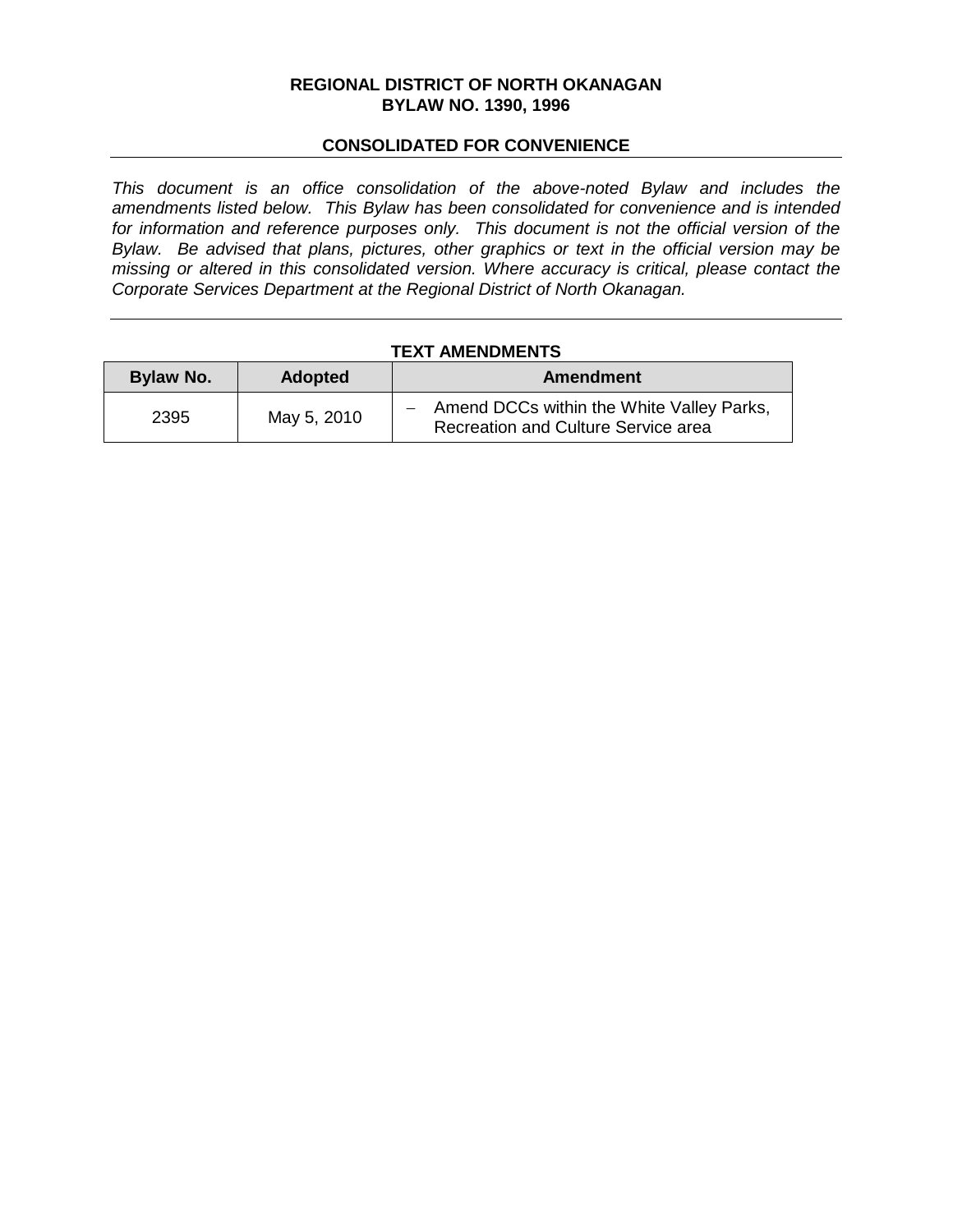# **REGIONAL DISTRICT OF NORTH OKANAGAN**

## **BYLAW No. 1390**

To impose Development Cost Charges within Designated Area No. 2 described in the Regional District of North Okanagan's Supplementary Letter Patent dated March 31st, 1976 granting the function of Division XXVI - Community Parks and Recreation Programs and Facilities

**WHEREAS** pursuant to the provisions of Section 983 of the *Municipal Act*, the Regional Board may, bylaw, impose development cost charges for that area of the Regional District including participating municipalities;

**AND WHEREAS** by Supplementary Letters Patent dated October 1st, 1981 amending the function of Division XXVI - Community Parks and Recreation Programmes and Facilities, the Regional District was authorized to exercise the powers of Section 983 of the *Municipal Act* in the member municipalities, for the purposes of the said function;

**AND WHEREAS** the Development Cost Charges may be imposed for the sole purpose of providing funds to assist the Regional District in paying the capital cost of providing and developing *improving* park land in order to serve, directly or indirectly, the development in respect of which the charges are imposed;

**AND WHEREAS** in the opinion of the Board, the charges imposed by the Bylaw are:

(a) related to capital costs attributable to projects included in the capital expenditure bylaw of the Regional District;

**AND WHEREAS** in the consideration of the Board, the charges imposed by the Bylaw:

- (a) are not excessive in relation the capital cost of prevailing standards of service in the Regional District;
- (b) will not deter development in the Regional District;
- (c) will not discourage the construction of reasonably priced housing or the provision of reasonably priced serviced land;

**AND WHEREAS** the Board has considered and has made provision herein for circumstances in which the Regional District or member municipality has previously imposed requirements with respect to a subdivision or development for the preservation, dedication, or provision of public open space under a Land Use Contract, Development Permit, or pursuant to the provisions of Section 983 of the *Municipal Act*;

**NOW THEREFORE THE REGIONAL BOARD** of the Regional District of North Okanagan in open meeting assembled enacts as follows: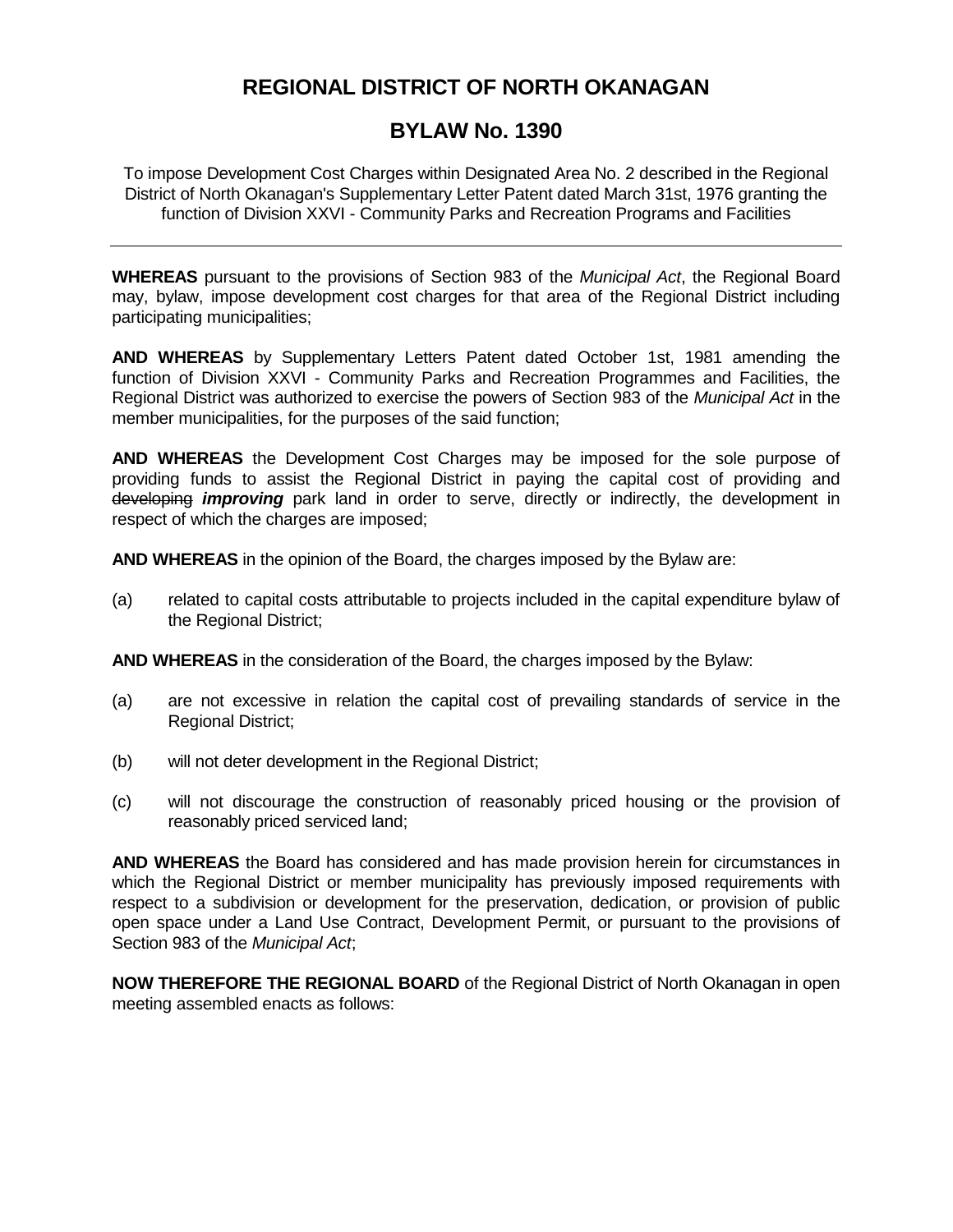#### **DEFINITIONS**

**"dedicate"** means to convey a lot to the District, Her Majesty the Queen in right of the Province of British Columbia, the Village of Lumby, or the District of Coldstream, and includes the vesting ownership in a parcel of land in Her Majesty the Queen in right of the Province of British Columbia by deposit of a subdivision at a Land Title Office.

**"Developer"** means a person upon whom Development Cost Charges are or may be imposed under the provisions of the Bylaw.

**"development"** means the construction or alteration or the proposed construction or alteration of one (1) or more buildings or structures for which a building permit is issued for the creation of four (4) or more dwelling units, and includes a subdivision.

**"Development Permit"** means a Development Permit issued by the Regional District, the Village of Lumby, or the District of Coldstream pursuant to the provisions of the *Municipal Act*.

**"District**" means the Regional District of North Okanagan.

**"dwelling unit"** means one (1) or more rooms constituting a self-contained unit for residential use (such as an apartment unit) and includes a dwelling house.

*"eligible development" means land owned by the Government of Canada, the Province of British Columbia, the Village of Lumby or the Regional District of North Okanagan and developed by the Government of Canada, the Province of British Columbia, the Village of Lumby or the Regional District of North Okanagan as notfor-profit rental housing, including supportive living housing, for persons 65 years of age and/or persons with disabilities.*

**"lot"** means a parcel of land or strata lot that will be created by a subdivision when the subdivision is registered under the provisions of the *Land Title Act* or the *Condominium Act*.

**"provide"** means to reserve or set aside, but does not include dedicate.

**"residential use"** means a use providing for the accommodation and home life of one (1) or more people.

**"subdivision"** means the division of land or buildings or both into two (2) or more lots under the provisions of the *Land Title Act* or the *Condominium Act*.

**"Zoning Bylaw"** means the District's or member municipality's Zoning Bylaw, as amended from time to time and includes such other Bylaws adopted by the district or member municipality from time to time in substitution or replacement thereof.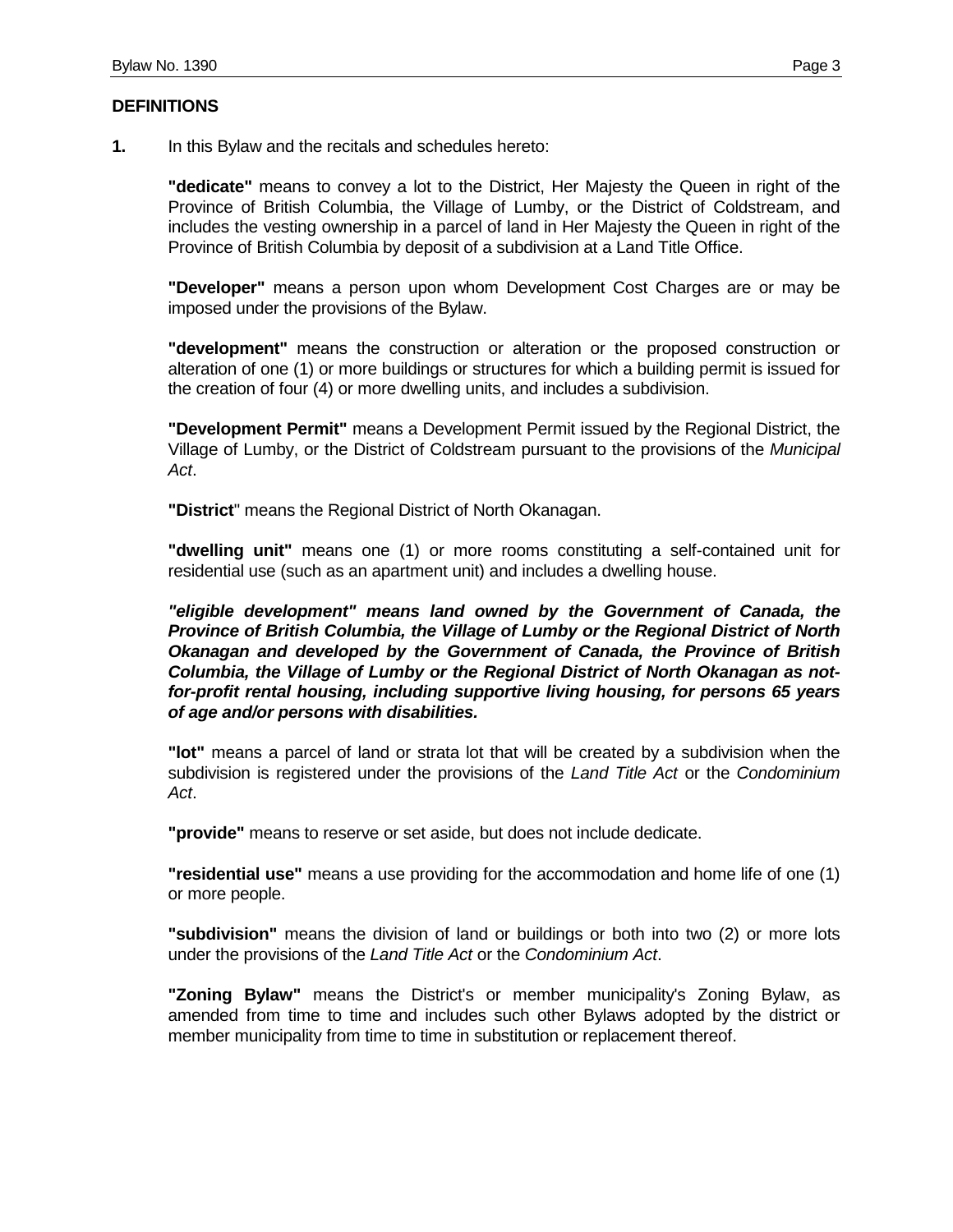#### **DEVELOPMENT COST CHARGES**

- **2.** Every person who obtains:
	- a. approval of a subdivision under the *Land Title Act* or the *Condominium Act*, or
	- b. a Building Permit authorizing the construction, alteration, or extension of buildings or structures for the purpose of the construction of four (4) or more self-contained dwelling units,

shall pay to the District, prior to approval to the subdivision or the issue of the Building Permit, the applicable Development cost Charges as set out in Schedule "A" hereto.

#### **3.** *Eligible developments shall be assessed 50% of the Development Cost Charges set out in Schedule "A".*

- **4.** Notwithstanding the provisions of Sections 2. of the Bylaw, no Development Cost Charges shall be required to be paid by a Developer:
	- a. if a Development cost Charge has previously been paid for the same development unless as a result of further subdivision of development, new capital cost burdens will be imposed on the District, or
	- b. where a subdivision or development does not impose new capital cost burdens on the District, or
	- c. where a Building Permit authorizes construction, alteration, or extension of a building or part of it that is, or will after the construction, alteration, or extension be exempt from taxes under Section 398(h) of the Municipal Act.
- **5.** This Bylaw shall apply and be in force and effect upon adoption thereof in designated Are No. 2 described in Supplementary Letters Patent dated March 31st, 1976, as amended, granting the function of division XXVI - Community Parks and Recreational Programmes and Facilities to the Regional District of North Okanagan.
- **6.** This Bylaw may be cited for all purposes as the "White Valley Parks and Recreation District Development Cost Charge Bylaw No. 1390, 1996".

| Read a First, Second and THIRD Time         | this | 9th  | dav of | October, 1996  |
|---------------------------------------------|------|------|--------|----------------|
| Approved by the Inspector of Municipalities | this | 12th | dav of | December, 1996 |
| <b>ADOPTED</b>                              | this | 8th  | dav of | January, 1997  |

"signature on file" "signature on file"

Earl Shipmaker

Chairperson<br>
arl Shipmaker Shipmaker<br>
Shipmaker Shipmaker Shipmaker<br>
Shipmaker Shipmaker<br>
Shipmaker<br>
Shipmaker<br>
Shipmaker<br>
Shipmaker<br>
Shipmaker<br>
Shipmaker